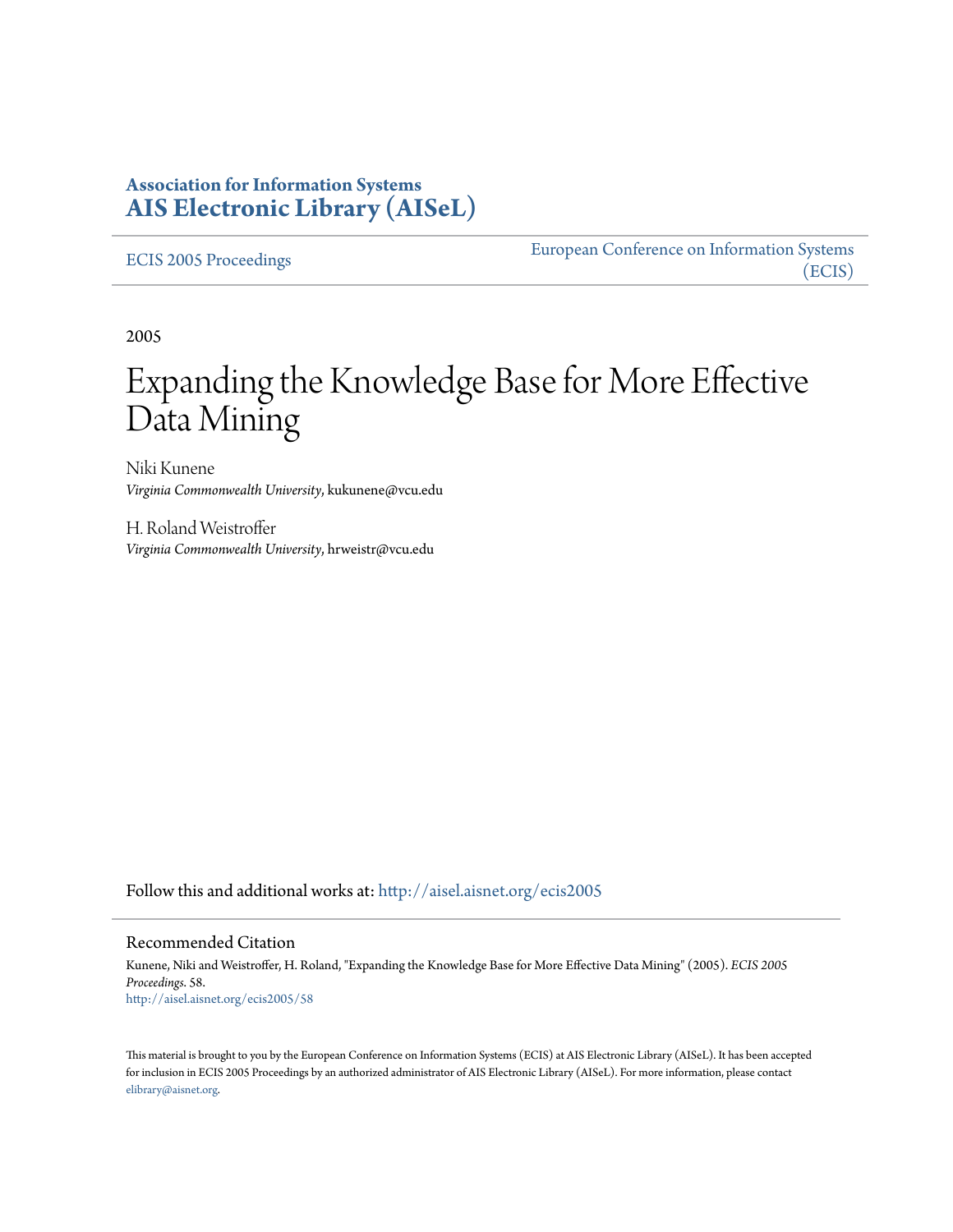# EXPANDING THE KNOWLEDGE BASE FOR MORE EFFECTIVE DATA MINING

Kunene, Niki, Virginia Commonwealth University, 1015 Floyd Avenue, School of Business, P.O. Box 844000-4000, Richmond VA, USA, knkunene@vcu.edu

Weistroffer, H Roland, Virginia Commonwealth University, 1015 Floyd Avenue, School of Business, P.O. Box 844000-4000, Richmond VA, USA, hrweistr@vcu.edu

#### Abstract

*Traditionally, data mining, as part of the knowledge discovery process, relies solely on the information contained in the database to generate patterns. Recently, there has been some recognition in the field that expanding the knowledge passed to the pattern generation phase by including other domain knowledge, may have beneficial effects of the interestingness and actionability of the resulting patterns. In this paper, we present a new knowledge discovery method that uses additional decision rules and the analytic hierarchy process (AHP) to conceptualize and structure the domain, thus capturing a broader notion of domain knowledge upon which data mining can be applied. Based on design science guidelines, we design, develop and implement our method within the domain of a brain trauma intensive care unit.* 

*Keywords: Knowledge discovery, data mining, decision support, brain trauma.*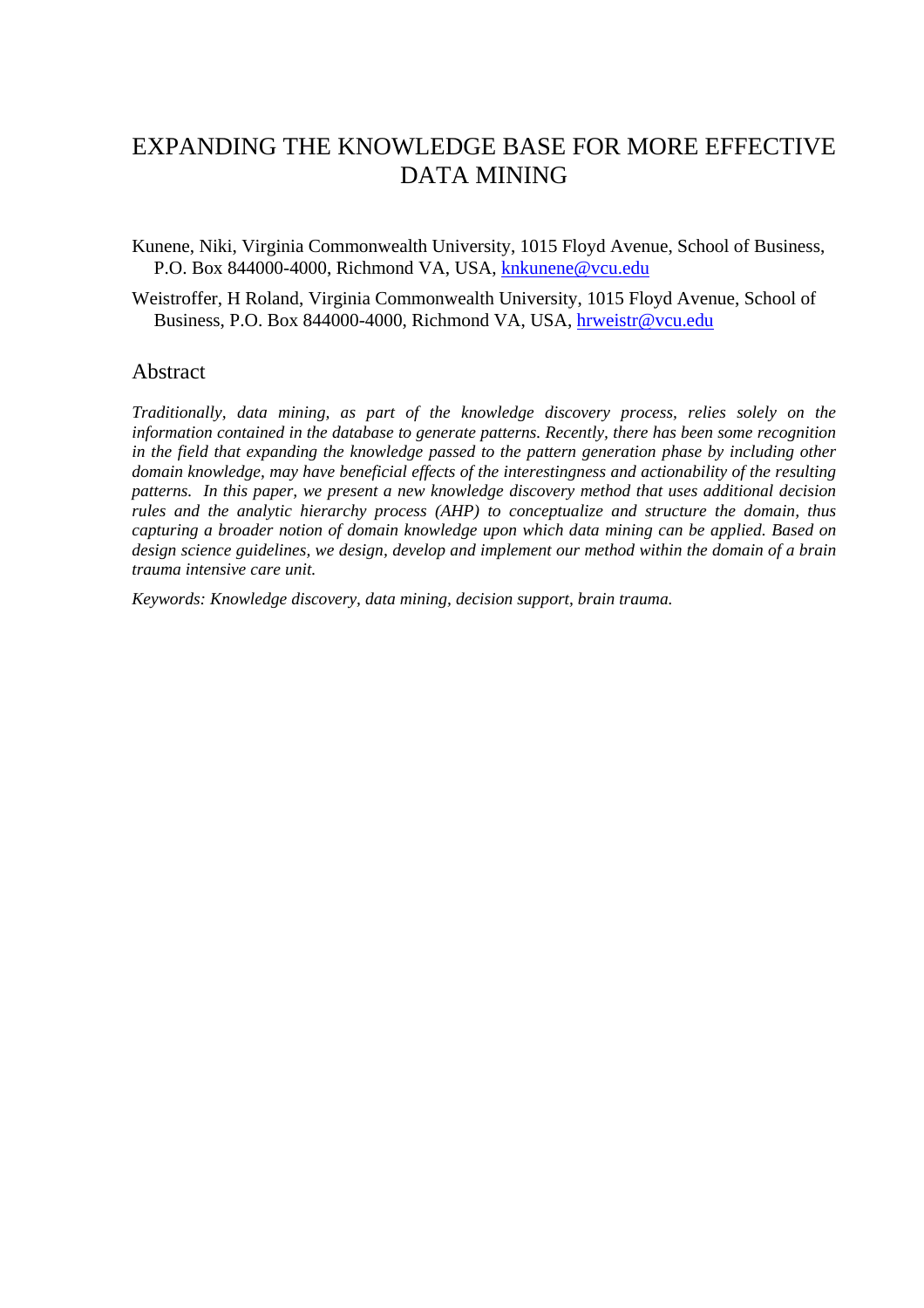### **1 A NEW METHOD FOR KNOWLEDGE DISCOVERY**

#### **1.1 Introduction**

*Knowledge discovery in databases* (*KDD*) is the non trivial process of identifying valid, novel, potentially useful, and ultimately understandable patterns in data; and *data mining*, the application of specific algorithms for the extraction of patterns or models from data, is only one step in this process. Notwithstanding, much of the published research in KDD has focused on the data mining step. Studying the KDD process in its entirety requires an examination of activities that span a multidisciplinary field. Fayyad et al. (1996), in what they loosely call a unifying, process-centric, framework for KDD, articulate a nine-step process that includes, learning the application domain, creating the target dataset, data cleaning and pre-processing, data reduction and data selection, choosing the data mining technique (i.e. classification, prediction, clustering, association), choosing the data mining algorithm, data mining, proper interpretation of the results, and use of the discovered knowledge. Han and Kamber (2001) point out that there is not, as yet, a broadly accepted methodology for KDD and data mining, but that any such methodology should contain the following steps: (1) problem analysis, (2) data preparation, (3) data exploration, (4) pattern generation (data mining), (5) pattern monitoring, and (6) pattern deployment. From a practitioner's viewpoint, the *CRoss Industry Standard Process for Data Mining* (*CRISP-DM*) methodology has become a de facto standard, and several papers (e.g. de Abajo et al. 2004) published in ACM's SIGMOD and SIGKDD conferences describe KDD technology implemented in different industries using CRISP-DM. The design logic of CRISP-DM methodology is not dissimilar to the framework of Fayyad et al*.* or that of Han & Kamber, in that it encompasses the following phases: (1) business understanding, (2) data understanding, (3) data preparation, (4) modelling, (5) evaluation, and (6) deployment. What these traditional approaches to the KDD process have in common, is the sole reliance on the data found within the databases upon which the pattern discovery is performed. In our research, based on design science, we develop a KDD method that articulates a way to incorporate the knowledge about the domain that lies outside of the database, knowledge that decision makers use in their day-to-day application of the data, user experience and user judgement. We demonstrate our method within the domain of a brain trauma intensive care unit of a major academic hospital.

#### **1.2 The Proposed Method**

Figure 1 below gives a high-level depiction of our Method. The left-hand side represents the traditional practice and the right-hand side our proposed method. In the traditional approach the domain knowledge passed to the knowledge discovery process consists of knowledge derived solely from the database; thus the pattern discovery process is bounded by the functional and design limitations of the database. Even in those studies (Yoon et al. 1999, Hotz et al. 2001, de Abajo et al. 2004) that have attempted some incorporation of domain knowledge into the KDD process, this is done only by explicating knowledge that can be inferred about the data in the database, without recourse to what the users of the data know about the data or their domain, e.g. inter-field relationships and attribute correlations. In our method we propose passing, what we call extra-database knowledge, to an augmented database or repository, which we have labelled *domain knowledge* in Figure 1, for further pattern generation processing. This extra-database knowledge is derived from the expertise, experience and judgment of the decision makers, using the *analytic hierarchy process* (*AHP*) (Saaty 1994) and additional decision rules.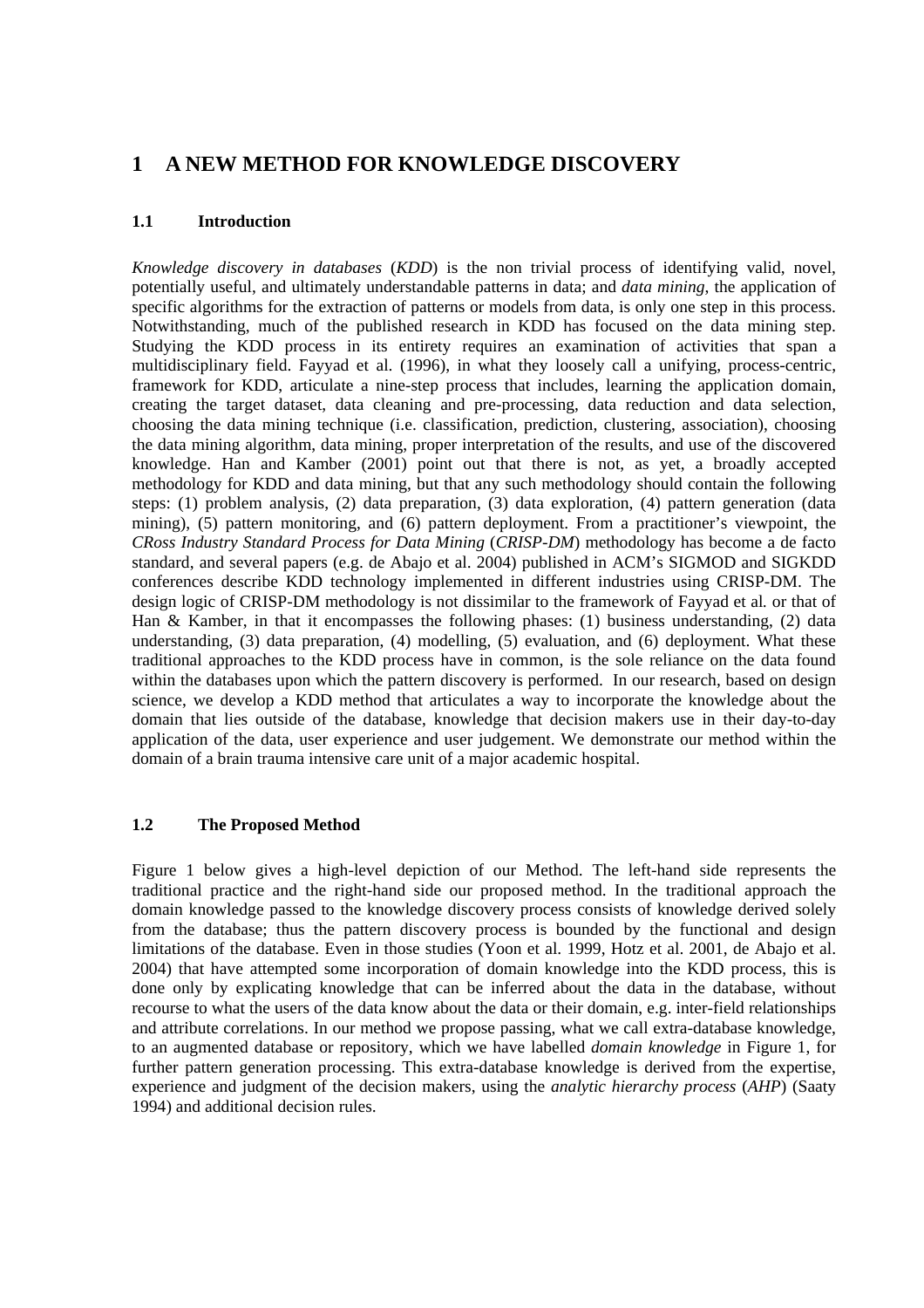

*Figure 1. The Traditional Approach versus the Proposed Method.* 

#### **1.3 Using AHP to Conceptualize the Domain Problem**

Our Method relies on the conceptualization of the domain in a structured fashion. For this purpose we employ the AHP to formulate the problem structure, of which the database data form only a part. The resultant domain knowledge, as shown on the right hand side of Figure 1, is an AHP hierarchy. The AHP is a multi-criteria decision method that uses hierarchical structures of the *goal – criteria – alternatives* form to represent a decision problem, and then assigns priorities for the decision alternatives based on user judgments.

In conceptualizing the domain beyond only the database data, we are interested in the rules or heuristics used by the decision makers, their decision objectives, and their preference assessments. Once we have constructed the AHP decision hierarchy, our expert decision maker is asked to complete the hierarchy by making pairwise comparisons of the items (criteria) with respect to the level above, the goal as it were. Similarly, subcriteria at the next level are assigned weights with respect to the level above them. The acquired relative weights of criteria (and subcriteria) are synthesized, ultimately yielding the composite priorities of all criteria and eventually the relative (global weights) of the alternatives.

#### **1.4 The Incorporation of Production Rules**

There exists additional knowledge about each element of the hierarchy. This knowledge can be incorporated by constructing decision rules deemed important to the outcome. These rule-based inferences are of the form: IF *<condition(s*)> true THEN <*consequence(s)*> true; or alternatively, IF <condition(s)> true THEN do <*action(s)*>. These rules can be equivalently expressed as *objectattribute-value triplets* (*OAV-triplets*). In our study, no inferences will be made about items not captured in the AHP derived decision hierarchy.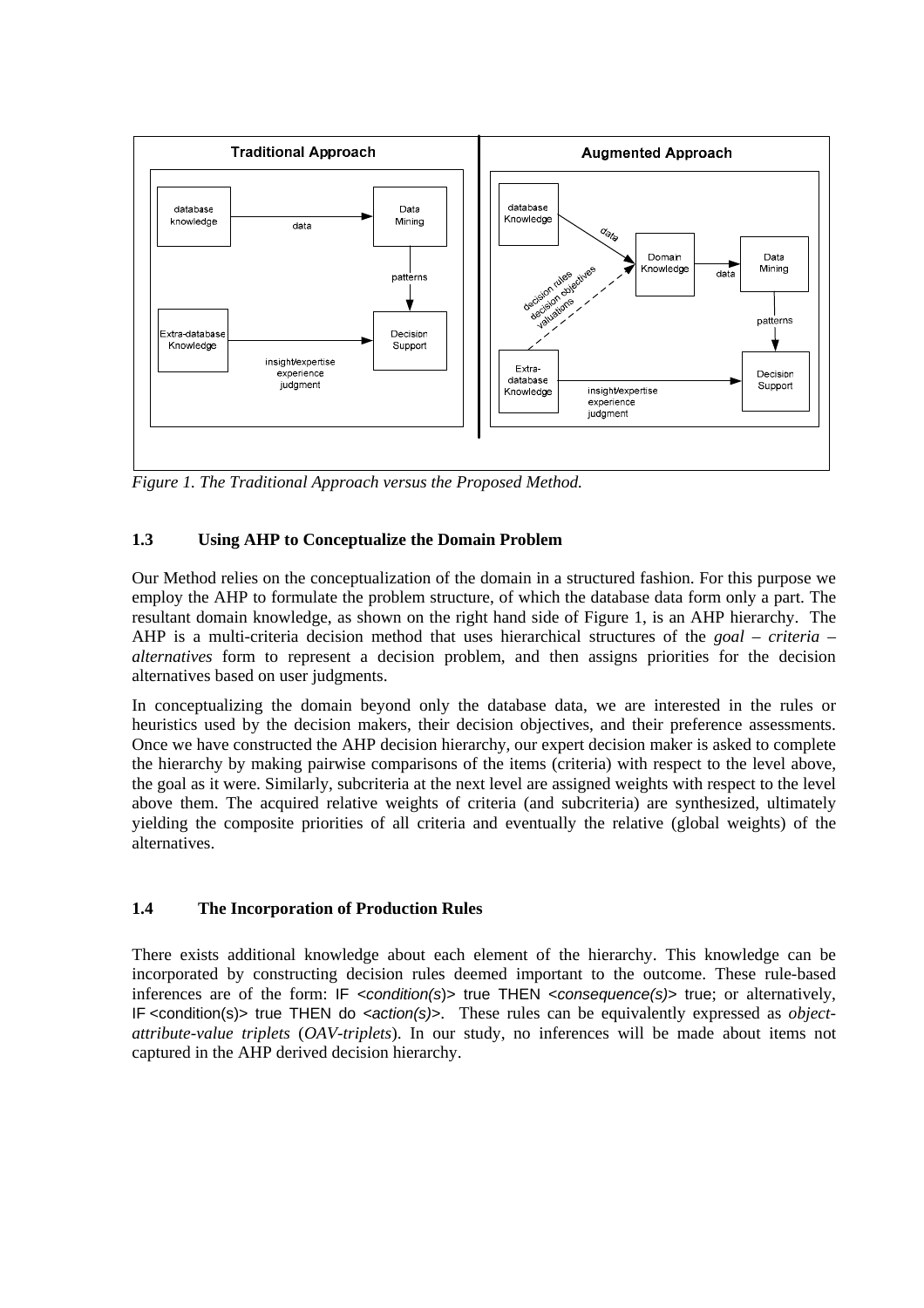# **2 ILLUSTRATION USING A CASE STUDY**

### **2.1 The Application Domain**

In this section, we describe the domain wherein our KDD method is developed and tested according to the design science guidelines set out by (March & Smith 1995; Hevner et al. 2004). Our case study is conducted at the brain trauma intensive care unit (ICU) of a large academic hospital. The overall goal of the ICU is to maximize patient outcome as measured by the *Glasgow outcome scale* (*GOS*) at six months. Patient outcome is affected by several factors, including pre-hospital management, direct trauma center transport, triage (measured using the *Glasgow coma scale* (*GCS*)), and the participation in trauma education programs. *Cerebral ischemia* is considered the single most important secondary event affecting patient outcome. Primary insult to the brain occurs at the site of the accident and is beyond the control of the ICU, however secondary insults occur during patient care, and the ICU's treatment objective is to avoid these by all means.

The ICU maintains a database which stores monitoring information (oxygenation, microdialysis, and hemodynamic monitoring), as well as epidemiological, drug treatment (mannitol, barbital, etc.), outcome data and other systemic variables. Physicians and staff rely on their own expertise, continuous assessments, and scientific evidence to continuously improve surgical as well as drug intervention for better patient outcome. Our data analysis, however, is retrospective, that is nothing we do is currently used to intervene on patient care.



*Figure 2. Conceptualization of the Domain – a Decision Hierarchy.* 

On Figure 2, Level 1 of the hierarchy is the root which represents the overall goal of the domain decision problem. Level 2 of the hierarchy represents the main factors or criteria that affect patient outcome: i*nitial management, the GCS triage, the patient's age,* and *cerebral ischemia*. Levels 3 and 4 represent subcriteria, and Level 5 reflects (drug) treatment interventions. Each drug treatment has both effects and side-effects which can be evaluated as benefits or costs. At the lowest level of the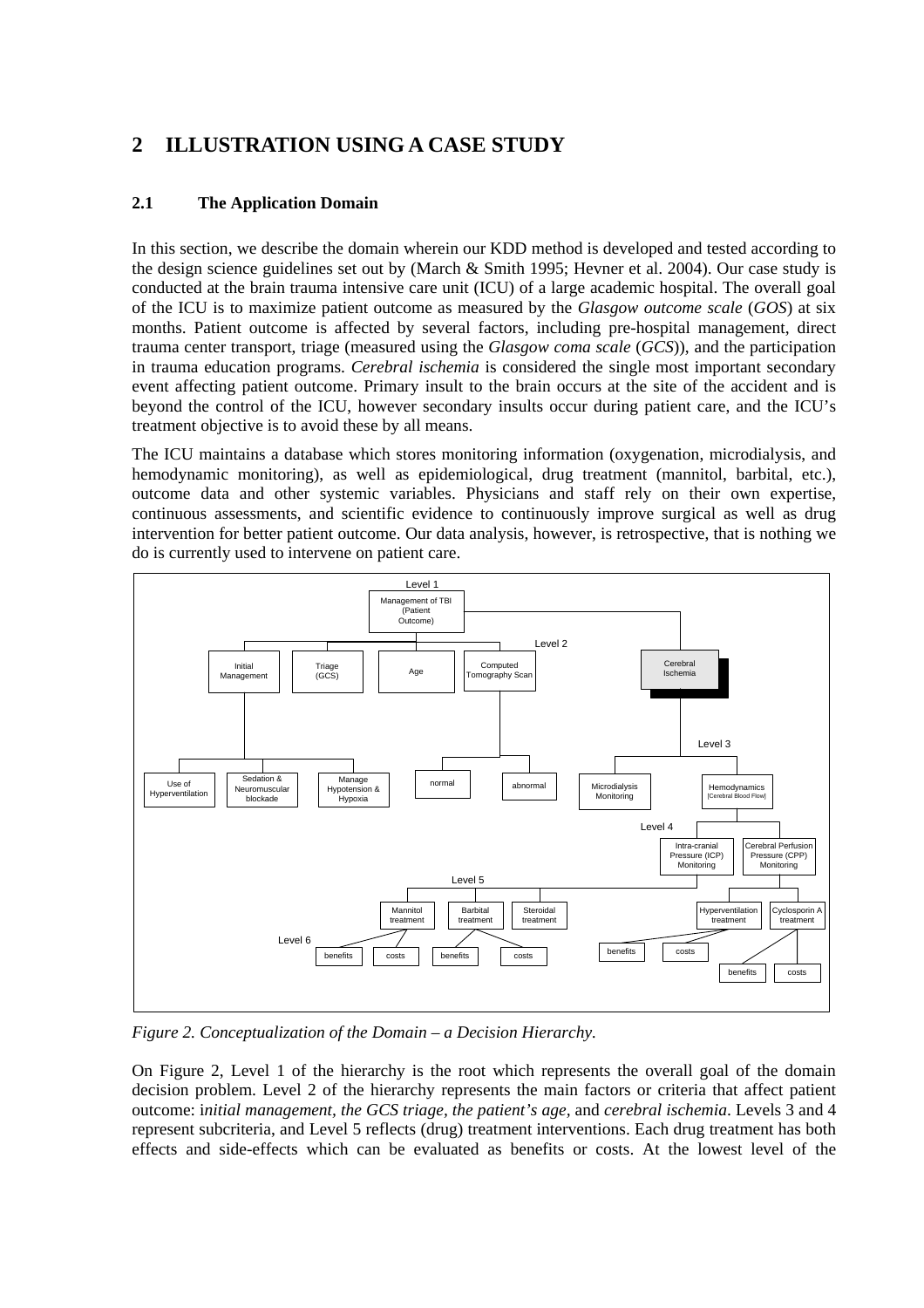hierarchy (not shown) are the alternatives (patients as it were). With the AHP the acquired relative weights of factors (and sub-factors) are synthesized, ultimately yielding the composite priorities of all criteria and eventually the relative (global weights) of the alternatives. Thus each patient is assigned a global weight, as a result of AHP structuring and assessment. This weight we transform and construct as an additional attribute of patient, which we incorporate into the augmented database of our domain knowledge. To arrive at the weights of the factors and the global weights of the alternatives, using the AHP, pairwise comparisons are performed with the pairwise assessments provided by the chief neurosurgeon.

To illustrate our Method, we will restrict ourselves to elements up to the second level of the hierarchy, which coincide broadly with what are known as epidemiological factors. In the case of initial management and cerebral ischemia, we use well-established proxy measures.

#### **2.2 An Illustration Using GCS and Age**

The GCS is regarded as an objective measure of consciousness, used as a clinical measure of the severity of injury in patients with severe traumatic brain injury. In general, there is an increasing probability of poor outcome (GOS) with a decreasing GCS in a continuous, stepwise manner. GCS is measured after pulmonary and hemodynamic resuscitation, and after pharmacologic and paralytic agents have been metabolized. Mortality means the  $GOS = 1$ . Age is an important factor in the neurological outcome of traumatic brain injury patients; the brain is believed to have a decreased capacity to repair itself with age. In general, there is an increasing probability of poor outcome with increasing age in a stepwise manner. Its predictive value is at about 70%. Younger patients tend to fair better, with age 40 being a significant marker. There is also a significant increase in probability of poor outcome above 60 years of age; in other words this is another critical age threshold for worsening prognosis. While there are certain issues that compound the observation of GCS, no observer reliability problems exist for age. Thus we treat the GCS domain largely as guideline knowledge and age as standard knowledge.

In general, we define a class of rule-objects, where a rule-object has the following attributes: RuleName, RuleCertainty (weight), RuleCondition and RuleConsequence. A rule either applies to or is not applicable to a patient, in the case of the former RuleConsequence, and RuleCertainty values must be recorded as impacting on the relevant decision factor by the specified level of certainty. For example, if a patient is 55 years old, then the expected mortality (i.e.  $GOS = 1$ ) is 0.46  $*$  0.50. By adding an attribute called expected\_mortality and assigning it the value 0.23 for the patient in the augmented database, we capture incidence of the rule. Pattern discovery is then deployed on the augmented database.

#### **2.3 The Data Mining Phase**

After having expanded the knowledge base, as described above, we now use data mining. A data mining tool infers a model from the repository. When supervised learning is employed, which generally includes *classification* and *prediction* techniques, the user is required to define one or more classes in the database. In our case, we could use GOS, for example. Thus, input consists of the rows of data with all of the defined attributes, and the data rows are classified on the basis of the *class label attribute*, GOS. The output is a set of class labels, where each class label corresponds to a unique pattern, the class description. A class is defined by a combination of values for the predicted attributes, or more generally, a class is defined by a condition on the attributes. *Prediction* techniques are similar to classification, that is, using the classification model, unseen data is used to predict the *class label* of each row. The prediction is then compared to the known class label to measure model accuracy. The attributes that denote the *class label* of a tuple are called the *predicted attributes (target*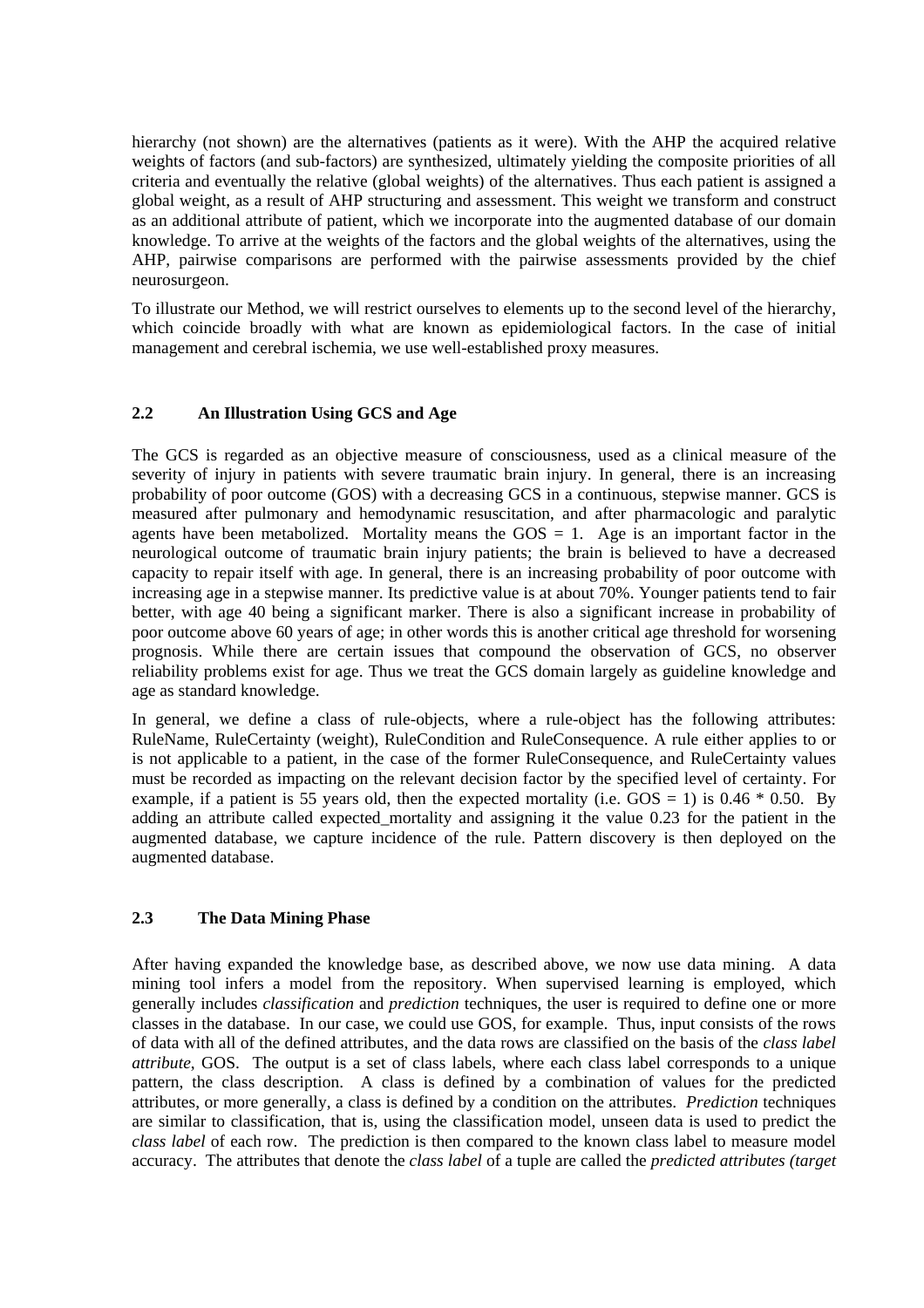*variables).* The remaining attributes are called the *predicting attributes.* Using our Method, the nature and number of predicting attributes is different to what it ordinarily would be using a traditional application of data mining.

With the decision problem and the data as described above, the application of data mining can thus be used principally to predict patient outcome and/or cerebral ischemia, or for classification of cases with respect to specific patient outcome events according to GOS, i.e. dead, vegetative, severe disability, moderate disability, or good recovery. In medical terms, the prediction of the probable course of outcome of a disease is what we understand to be the prognosis. Thus, patterns identified may be considered for prognostic indicators. Using the traditional approach, the KDD process uses as input only the data from the database. With our method, the extra-database domain knowledge we have articulated and incorporated into the repository is also used to influence the data mining phase.

#### **2.4 Measures of Interestingness**

There are two types of measures of interestingness used to evaluate the data mining output. These are objective (Hilderman & Hamilton 2000) and subjective measures of interestingness (Hilderman  $\&$ Hamilton 2001). Objective measures are standard quantitative assessments used in data mining; their selection naturally depends on the data mining tool used (that is, classification/prediction, clustering or association). For classification or prediction, we are interested in *accuracy*, *stability*, *lift*, and *complexity*. *Accuracy* measures how well objects were correctly classified by the tool for both seen and unseen data. *Stability* speaks the tools consistency in classifying or predicting both seen and unseen data; we measure stability as an interval number from 0 to 1, where 0 means completely stable and 1 means completely unstable. Lift charts plot the relative predictive/classification improvement from the baseline (chance); decision tree *complexity* is measured by a combination of the depth of the tree, and the number of leaves. We limit the depth so as not to exceed six for all models, thus we focus on the number leaf nodes. With respect to subjective measures of interestingness, we use *surprisingness* and *actionability* (Silberschatz & Tuzhilin 1995, 1996). Surprisingness speaks to the unexpectedness of the patterns or class descriptions generated, whereas actionability ascertains whether the resulting class description is something decision makers can do anything about, it is measured on a scale of 1 to 5, where 1 is not actionable and 5 readily actionable.

#### **2.5 Some Preliminary Results**

Our example uses only the epidemiological portion of the problem structure, that is, AGE, GCS, Hypotension (a proxy measure for initial management), and the Ischemic Score (a clinically used proxy measure for cerebral ischemia). In a preliminary testing of our model, we developed some data mining decision tree classification models using our approach and compared the results against an otherwise traditional application of data mining. We will only discuss accuracy, stability, and complexity, and provide some general comments on subjective interestingness.

Table 1 shows a marked increase in objective interestingness measures between the data mining model using the traditional approach (Model 1) and the data mining model employing our Method which includes AHP structuring (Model 2). Correct classification rates improve by 33% and 41% for training and validation data, and stability improves by 37%. Model 2 also generates a more complex model. An overly simple model has little descriptive or explanatory utility. In our case, Model 1 uses only the ischemic score as the predicting attribute, and throws the other attributes out. Model 2, on the other hand, uses four-fifths of the predicting variables to split the data. The significance of this is that by utilizing a greater proportion of the available predicting attributes, Model 2 is a better descriptive model. For most applications the worth or descriptive value of a single attribute is usually already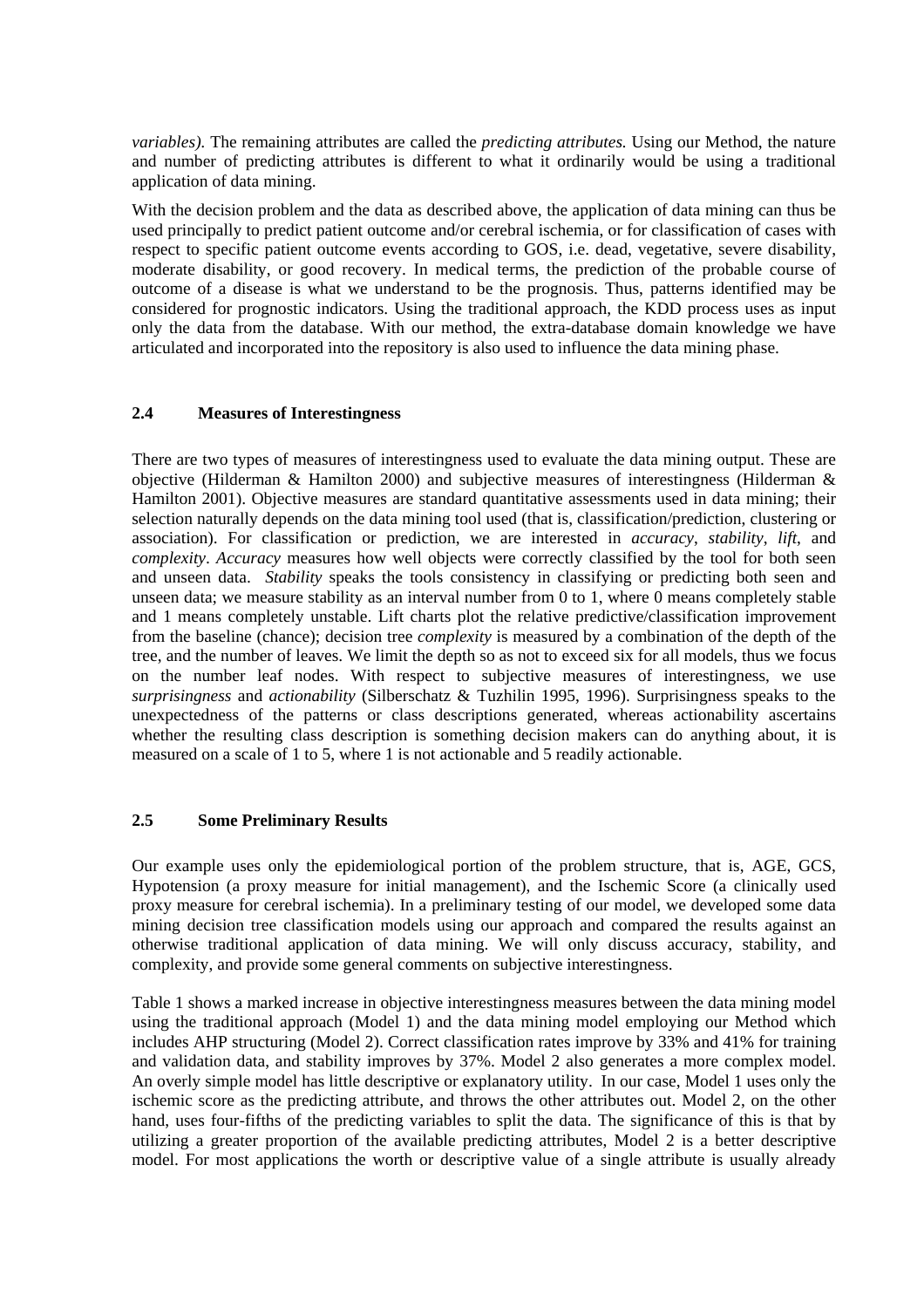|                                            | Model 1<br>(Traditional Approach) | Model 2<br>(our Method) |  |
|--------------------------------------------|-----------------------------------|-------------------------|--|
| <b>OBJECTIVE INTERESTINGNESS MEASURES</b>  |                                   |                         |  |
| Accuracy-Classification rate:              |                                   |                         |  |
| Training Data set                          | 43%                               | 64%                     |  |
| <b>Validation Data set</b>                 | 24%                               | 41%                     |  |
| Stability [0-1]                            | .30                               | 0.22                    |  |
| Complexity                                 | LOW $[2 \text{ leaf nodes}]$      | MODERATE [9 leaf nodes] |  |
| <b>SUBJECTIVE INTERESTINGNESS MEASURES</b> |                                   |                         |  |
| Surprisingness                             | N <sub>o</sub>                    | Yes                     |  |
| Actionability                              | N/A                               | $3-4$                   |  |

investigated and understood, using statistical approaches. Thus, Model 2 outperforms Model 1 with respect to objective interestingness measures.

*Table 1. Summary of Interestingness Measures for a Preliminary Model.* 

The patterns generated by Model 1 were not surprising, and thus actionability was a moot point. Some leaf nodes in Model 2 were judged surprising, others not. Overall we focus on the surprisingness of patterns and weigh their actionability. Intuitively, one expects that the more complex models are subjectively more interesting than very simple models. More descriptive models may be more expensive to translate into action; however their potential actionability is more readily ascertainable.

| AHP 100 < 16.45<br>IF.        | $16.45 \leq AHP$ 100 < 24.85<br>IF |  |
|-------------------------------|------------------------------------|--|
|                               |                                    |  |
| AND Ischemia IS ONE OF: 0 1 2 | AND Ischemia IS ONE OF: 0 1 2      |  |
| AND GCS IS ONE OF: 6 7 8 9    | AND GCS IS ONE OF: 6 7 8 9         |  |
| THEN                          | THEN                               |  |
| 32<br>NODE<br>$\cdot$         | -33<br>NODE                        |  |
| 66.7%<br>5<br>$\mathbf{r}$    | 0.0%<br>5                          |  |
| 16.7%<br>$\mathbf{r}$         | 14.3%                              |  |
| 16.7%<br>$\mathbf{r}$         | 14.3%                              |  |
| 0.0%<br>$\ddot{\phantom{a}}$  | 42.9%                              |  |
| 0.0%<br>$\ddot{\phantom{a}}$  | 28.6%<br>$\cdot$                   |  |
|                               |                                    |  |
| LHS of node split             | RHS of node split                  |  |

*Table 2. Two Leaf Node Examples for Model 2, Using our Method.* 

The LHS of Table 2 shows that if a patient's AHP global weight is *less* than the lower boundary threshold of 16.45, GCS is greater or equal to 6, and ischemic less than or equal to 2 then there is a 67% chance of good recovery (GOS=5), a total of 83.4% chance of independent survival (GOS = 4, 5) and odds are the patient will not die  $(GOS = 1)$  or be vegetative  $(GOS = 2)$  when all three cohere. The RHS of Table 2 shows that if a patient's AHP global weight is *greater* than 16.45 but less than 24.85, with ischemia and GCS unchanged from the rule on the LHS, then the odds of good recovery are nil; there is also a 29% mortality rate, and a 85.8% chance of poor outcome (GOS 1, 2, 3). Here, the lower the AHP score the greater the risk of mortality.

In contrast, results of the first Model 1 show if the ischemic score is equal to or greater than 2, there is a 64.7% chance of mortality. This is correct, but not surprising.

# **3 CONCLUSION**

In this paper, we illustrate a new method for knowledge discovery and illustrate it using a brain trauma ICU case study. Our method relies on the conceptualization of a domain using AHP and rule-based systems to articulate additional domain knowledge. In general, this conceptualization can be applied